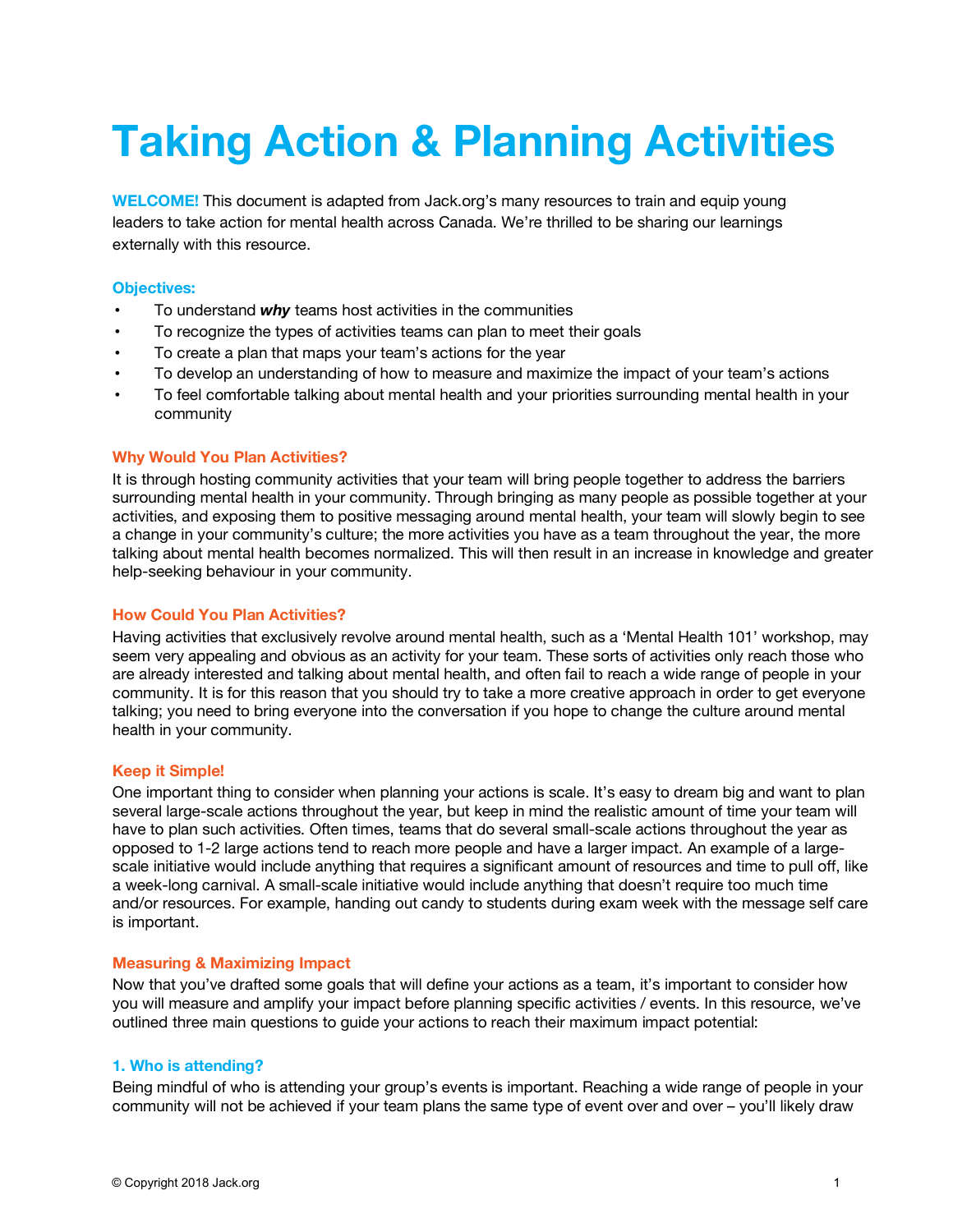out the same crowd each time. Planning a variety of activities that appeal to different groups in your community is therefore one way to reach a broad spectrum of people and amplify your success.

## **2. What are people taking away?**

Having a clear idea of what messages you want members of the community to take away from your team's actions will help you reach the goals of that specific initiative and amplify your impact.

# **3. How many people were there?**

The number of people that attend your activity is one of the easiest ways to measure impact. Remember, the goal of your team is to reach the largest number of people possible. When planning your team's activities, it's important to be mindful of how many people that action will likely reach, and if that number justifies the time and/or resources spent.

## **Types of activities**

There are many types of activities you can organize in the community. Some examples include, but are not limited to:

## **Visual/ poster campaigns**

These are most successful when visuals are placed in high traffic areas that many people have to walk past and therefore will see your message.

### **Social media campaigns**

Allows people to rapidly share their message through popular social media platforms.

### **Events/ activities**

Anything that brings people together to participate in an engaging activity.

## **Fundraisers**

People often rally around fundraisers to support a cause and become a part of a movement. You've probably heard of the Terry Fox Run or the 30 Hour Famine and know how much attention these get. Fundraisers, while intended to raise money, should still include positive messaging around mental health to address your community's priorities.

# **ACTIVITY: Final Pitch! (15 mins)**

As a team, it's important to practice giving a pitch to discuss the key messaging surrounding mental health you want to convey. Given that your initiatives are only as effective as your ability to craft and deliver your team's message, this activity will help you construct a pitch around your mental health advocacy goals and practice in a safe and supportive environment.

### **Steps:**

In pairs, take turns talking to each other about the following:

- Positioning mental health as equal to physical health
- Explaining mental health as existing on a spectrum
- Explaining mental illnesses and how they do not equate to living in crisis
- Defining your key priorities surrounding mental health in your community
- What is your team all about?

### **Bringing it all Together**

With this information, your team should now be ready to map out activities for the upcoming year and draft a